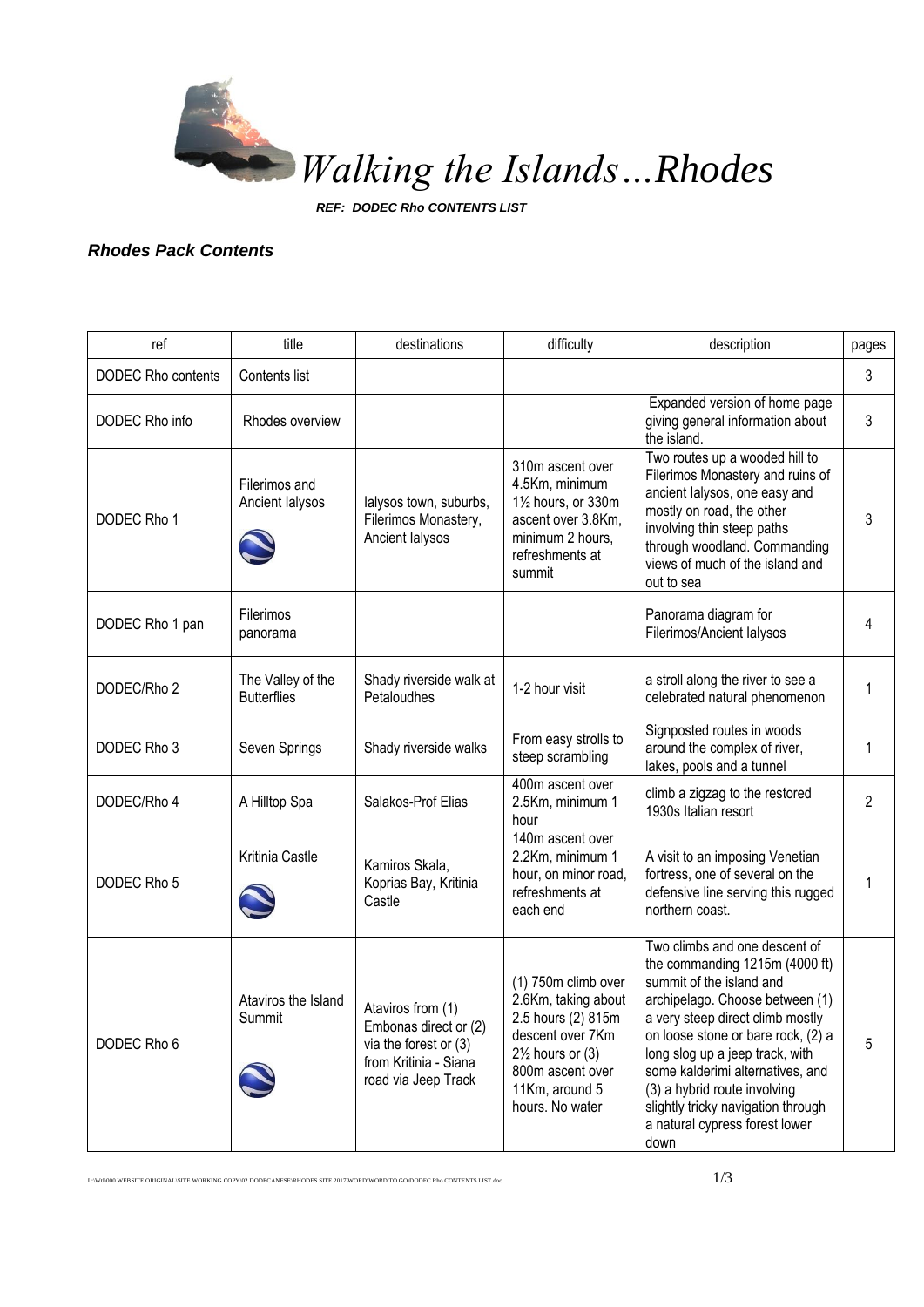| DODEC Rho 6 pan | Ataviros summit<br>panorama  |                                                                                    |                                                                                                         | Panorama diagram for summit of<br>Rhodes and the Dodecanese                                                                                                                                                                      |                |
|-----------------|------------------------------|------------------------------------------------------------------------------------|---------------------------------------------------------------------------------------------------------|----------------------------------------------------------------------------------------------------------------------------------------------------------------------------------------------------------------------------------|----------------|
| DODEC Rho 7     | Akramitis                    | Akramitis forest,<br>chapel and crags from<br>Siana - Monolithos<br>Road           | 400m ascent and<br>descent<br>over<br>6.4Km.<br>minimum<br>$2\frac{1}{2}$ hours, no water               | Climb the craggy limestone<br>plateau jutting into the sea. Loop<br>walk through woods for alpine<br>scenery and views along the<br>coast and out to the islands.                                                                |                |
| DODEC Rho 8     | Hidden Lindos                | Lindos, Ayios<br>Emilianos Peninsular,<br>Kleoboulos Tomb, mill<br>and rocky shore | More or less level<br>walk over 4Km<br>round trip, allow 2<br>hours, stony ground,<br>no shade or water | Escape from the crowds and<br>explore the empty peninsular just<br>out of town on a short, level walk<br>past two interesting ruins to an<br>empty, rocky shore and classic<br>views of the village, its Kastro<br>and Acroplis. | $\mathfrak{p}$ |
| DODEC Rho 9     | Lindos Round the<br>Mountain | Loop walk based on<br>Lindos town                                                  | 250m ascent and<br>descent over<br>4.7Km, cairned<br>throughout                                         | A loop walk through the<br>mountains behind Lindos, giving<br>a taste of the countryside,<br>coastal views, and some big<br>caves.                                                                                               | 2              |
|                 |                              |                                                                                    |                                                                                                         | total                                                                                                                                                                                                                            | 33             |



KMZ files available (free) for downloading onto GPS device and/view on Google Earth.

L:\WtI\000 WEBSITE ORIGINAL\SITE WORKING COPY\02 DODECANESE\RHODES SITE 2017\WORD\WORD TO GO\DODEC Rho CONTENTS LIST.doc  $2/3$